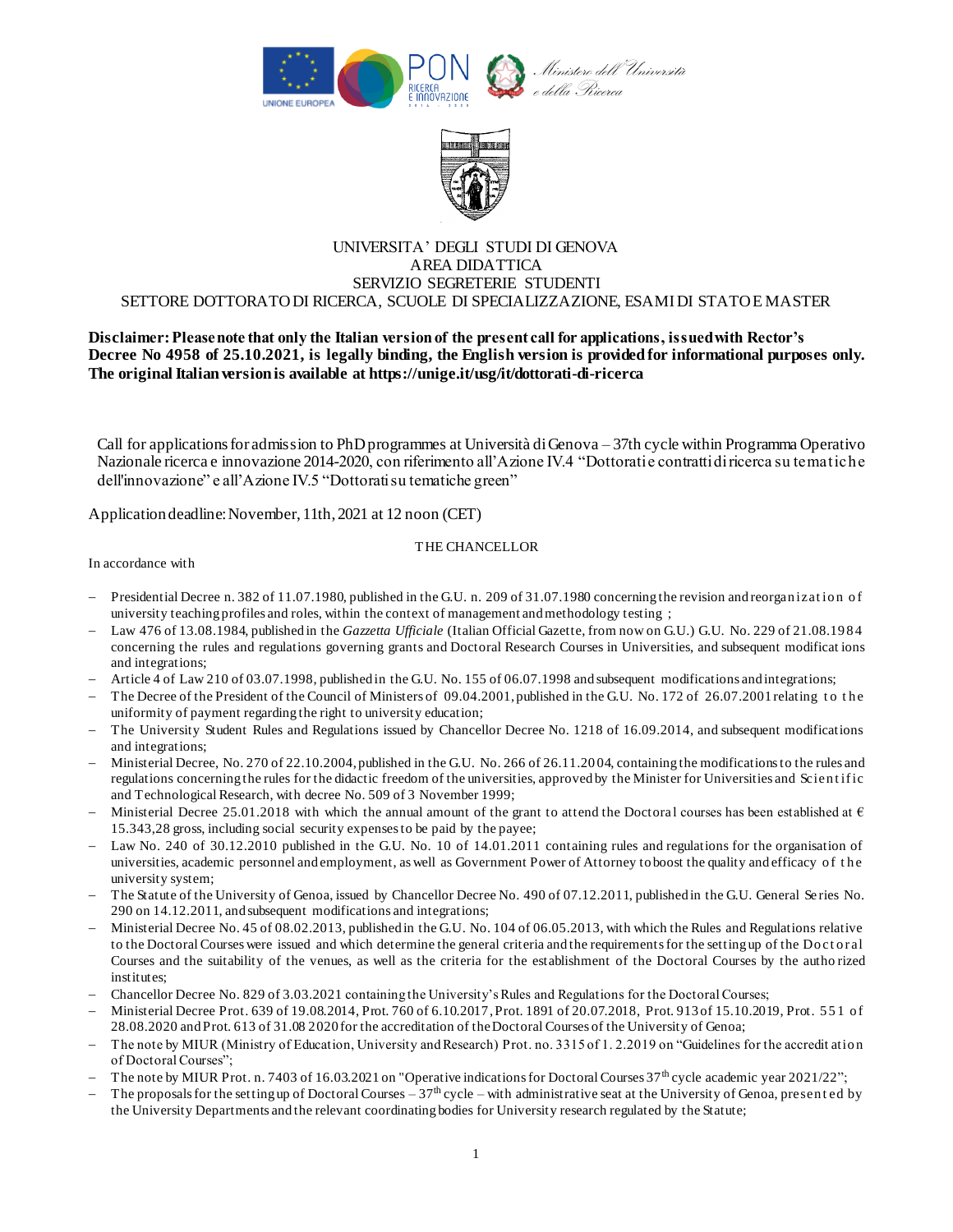- The resolutions of the Academic Senate during the sessions of 23.02.2021 and of 23.03.2021;
- The resolutions of the Board of Governors during the sessions of 24.02.2021;
- Ministerial Decree Prot. 962 of 23.07.2021 for the accreditation of the Doctoral Courses of *Strategic Engineering*;
- Ministerial Decree Prot. n. 1061 del 10 agosto 2021 containing the allocation of the budget of PON "Ricerca e Innovazione" 2014-2020, Azione IV.4 "Dottorati e contratti di ricerca su tematiche dell'innovazione" e all'Azione IV.5 "Dottorati su tematiche green" in favore dei soggetti che hanno percorsi di dottorato di ricerca attivi e accreditati nell'ambito del XXXVII ciclo e programmi di dottorato nazionale;
- The resolutions of the Academic Senate and Board of Governors during the sessions of 7 october 2021;
- The involved Departments availability to take charge of the financial coverage of the third year of doctoral grants assigned within PON "Ricerca e Innovazione" 2014-2020, Azione IV.4 "Dottorati e contratti di ricerca su tematiche dell'innovazione" and Azione IV.5 "Dottorati su tematiche green";

# **HEREBY DECREES**

#### **Article 1 – Implementation**

1. There is a call for application for the admission to the 3-year Ph.D. courses  $-37<sup>th</sup>$  Cycle – as per **Appendix A**, with administrative seat at the University of Genoa.

2. The public exam shall proceed according to the following instructions as indicated in **Appendix A** for each course on the basis of:

- qualifications/publications;
- qualifications/publications and an interview;

3. According to the present call, by qualifications/publications we hereby imply the personal information contained in the application an d in the curriculum vitae, reference letters, research projects, other qualifications mentioned under art. 3, paragraph 2, and paragraphs 3 an d 4 of this public call.

4. The following information for each course is specified in Appendix A:

- the Coordinator of the course;
- the Department or any relevant coordinating Board for research;

- the number of places and grants, specifying the amount and the backers, also in relation to single curricula, if present;

- the information concerning the contents and the testing procedures and the research themes for each course or course curriculum.

5. The timetable of the tests will be published on the university Internet site at <https://unige.it/usg/it/dottorati-di-ricerca> by 11 n ovember 2021.

# **Article 2 – Admission Requirements**

1. Candidates who – within the expiry date of this public call – hold a degree conferred according to the rules and regulations in force prior to the reform of didactic freedom in universities, or a specialist/II level degree or an equivalent foreign academic qualification , m ay apply for the selection procedure without age or citizenship limitations. Candidates who obtain their degree after the expiry date of this notice shall be conditionally admitted as long as they receive their degree within the final date of 31 October 2021.

2. In case of a foreign degree and judged suitable, if the qualification has not been deemed equivalent yet, the candidate sh all require t h at this recognition be granted for public exam purposes only. In such cases candidates shall also enclose the following documents:

# A) IF THE QUALIFICATIONS ARE ISSUED BY A NON-EU COUNTRY:

- a) a translation of the academic qualifications duly notarized by the Italian diplomatic or consular office of t he Country in which the qualifications were obtained;
- b) a "Dichiarazione di Valore" (Declaration of Value) of the qualifications prepared by the Italian diplomatic -consular Representatives, that is located in the Country where the qualifications were obtained.

# B) IF THE QUALIFICATIONS ARE ISSUED BY A EU COUNTRY:

The documents at points a) and b) provided for in the previous paragraph may be replaced by the Diploma Supplement delivered by t h e University which has issued the title, according to the standards of the EU and UNESCO/CEPES;

3. The decree of equivalence shall be accepted solely for admission to the public exam and to enrol in the course.

4. If the Italian diplomatic or consular office does not provide the documentation in time for the applicatio n, applicants should enclose all the documentation available.

The consequent decree of equivalence shall be accepted on condition that the legal translation and the "Dichiarazione di Valo re" (Declaration of Value) be presented within the deadline for enrolment by the candidates who have been admitted.

5. The issuing of the above-mentioned documentation and of a residence permit so that foreign nationals can participate in the tests and attend the course is regulated by the Ministry for Universities and Research, procedures concerning the access of foreign students to courses for the academic year 2021-2022.

# **Article 3 – Application**

1. Applications for the selection procedure shall be submitted by means of the online procedure available at the address <http://servizionline.unige.it/studenti/post-laurea/dottorato>, **by 12 noon (Italian time) of 11 november 2021** (the expiry date of the public call).

The application date of submission is certified by the electronic system which, at the expiry of the deadline, will no longer allow access and the sending of the application.

2. Applications shall report (self-certification) – under the candidates' responsibility and at the risk of exclusion from the public ex am – the following information: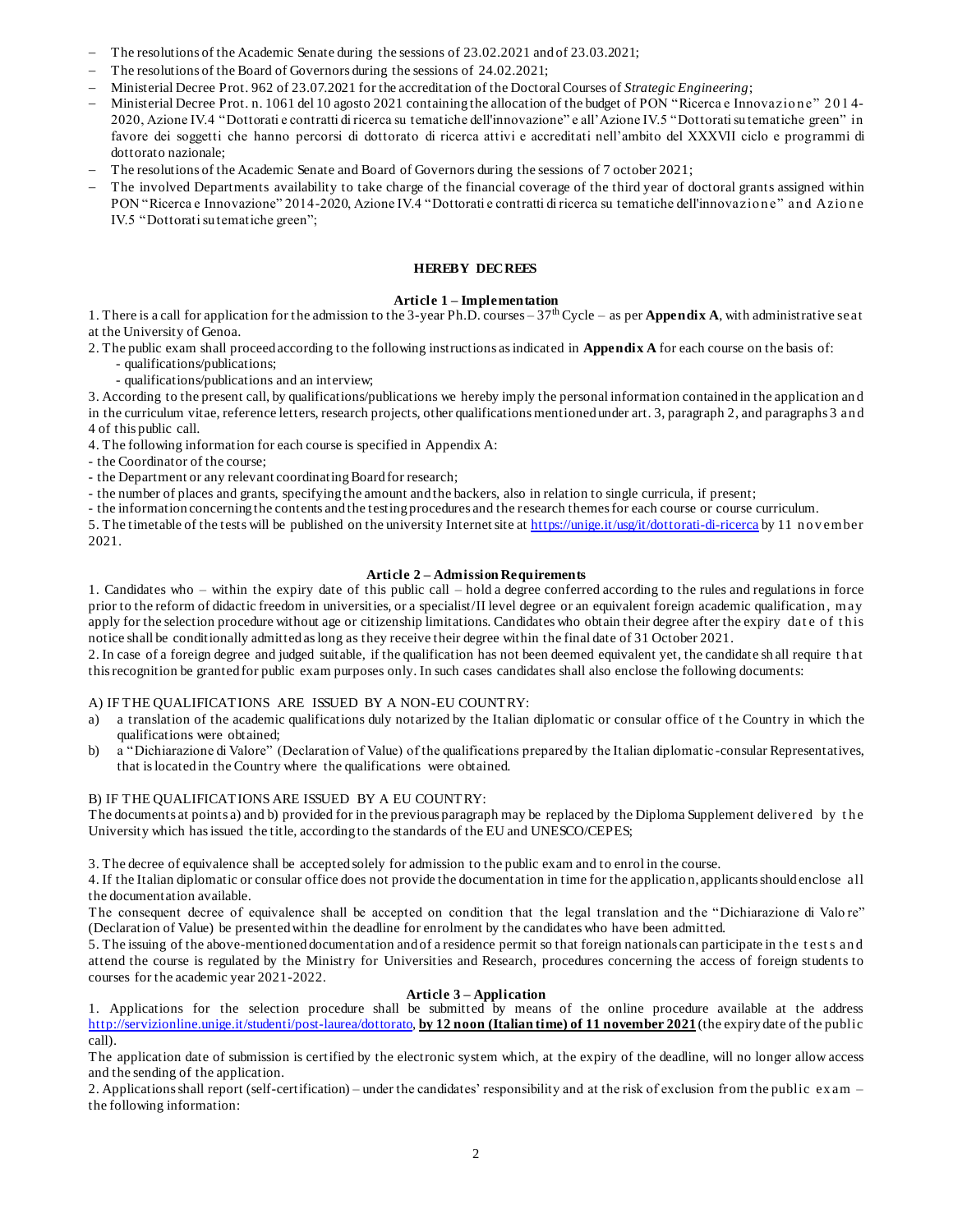- a) the applicant's full name, tax code, date and place of birth, place of residence, contact telephone number and postal address chosen for the purposes of this selection. Foreign nationals should supply an address in Italy, otherwise that of their Embassy in Italy as t h e agreed place of domicile. Tax codes can be omitted by foreign applicants if unavailable, though this should be clearly stated;
- b) the possible condition of disability and the required aid;
- c) the title of the Doctoral course, and, if required, the curriculum and the research theme the candidate is applying for. **Please note** that a separate application must be filled in for each course and/or specialization chosen. Applications submitted after 12 **noon of 11 november 2021 shall not be taken into consideration.**
- d) the applicant's citizenship;
- e) the type and name of degree held, date, grade and name of the awarding University or the equivalent qualification granted by a foreign University, as well as the documentation in which its equivalence has been granted or the request for equivalence issued for admission purposes only as per art. 2. Should the candidate graduate after the expiry date for admission to the public exam selection procedure, as long as he/she holds a degree within and not later than 31 O ctober 2021, s/he shall be conditionally admitted and shall, **at the risk of exclusion**, complete the application by means of self-certification of the degree awarded to be presented to the Servizio Segreterie Studenti – Settore dottorato di ricerca, scuole di specializzazione, esami di stato e master at the email address [dottorato@segreterie.unige.it](mailto:dottorato@segreterie.unige.it), enclosing a copy of a valid document of identity, **within and not later than 31 O ctober 2021** (postmarks will not be accepted as proof of posting);
- f) the possible situation of 'grant holder from a foreign country' or 'grant holder within a specific syllabus of International Mobility';
- g) only for the public exam selections involving an interview: a statement whereby the candidate indicates the foreign language s/he wishes to prove knowledge of during the interview (see list in Appendix A);
- h) only for foreign students participating in selections based on an interview: adequate knowledge of Italian;
- i) only for the public exam selections that involve qualifications and publications: adequate knowledge of English;
- j) a commitment to duly communicate each/any change in residence or address;

3. Candidates may choose not less than one and not more than three referees to support their candidature, except for those courses in Appendix A which exclude the presentation of reference letters. The referees must be university professors or experts in the subject . T h e referee letters must be sent directly by the referees, within the expiry date of the public notice exam, to the Coordinator of the doctoral course to the address indicated in Appendix A. The names, status and work place of the referees chosen by the candidates must be st at ed in the applications.

- 4. The following documents should also be attached by means of the online procedure:
- a) a valid identity document, passport for non EU citizens
- b) the candidates' curriculum vitae et studiorum containing all the information relevant to the subject themes of the doctoral course the candidate is applying for. This information, for example, may concern: previous research and/or work experience, any other qualifications (study qualifications included), certifications, publications, patents, etc.;
- c) a research project concerning one or more research themes of the doctoral course candidates are applying for as indicated in Appendix A;
- d) a document containing the title and a brief description of their dissertation, as well as a list of the examinations, the mar ks and, if possible, a brief description of the relative syllabuses;
- e) any other qualifications/publications relative to the research themes dealt with in the course, each one not more than 10 pages long;
- f) any other documents required by the single course or curriculum indicated in Appendix A
- g) All attached documents must be in PDF format.

5. The documents as per the previous paragraph 4 may be either in Italian or English. Please refer to Appendix A for informat io n o n t h e submission of documents in other languages.

6. Pursuant to the Decree of the President of the Republic of the 28 December 2000, No. 445, the statements in the applications shall have the status of self-certification; in the case of false documents and false statements penal sanctions foreseen by art. 76 of the abovementioned decree 455/2000 shall be applied. Should the rules and regulations concerning substitute statements (D.P.R. n. 445/2000 and subsequent modifications and integrations), not be applicable, candidates *are* however responsible (from a civil, administrative and p en al point of view) for their statements.

This Administration reserves the right to ascertain the truthfulness of such statements as governed by laws in force. Candida tes who mak e false statements shall automatically be excluded from enrolment and any grants awarded shall be retroactively withdrawn. Further administrative and/or penal sanctions foreseen by the laws and legislation in force may also be applied.

7. The University Administration cannot be held responsible for documentation which goes astray due to mistaken indications of residence and postal address given by candidates and / or due to the fact that candidates have not communicated any changes o r have communicated them too late. Furthermore, this office cannot be held responsible for any mistakes in postal or telegraphic delivery.

# **8. The University reserves the right to enforce, even after the public exam is over, sanctions which exclude candidates wh o h a ve failed to comply with or meet up to the requirements herein established.**

# **Article 4 – Admission Procedures**

1. Selective assessment for admission to the research doctoral courses is mainly concerned with establishing the candidates' aptit ude fo r scientific research and is carried out by each Commission in the following manner:

a) in the selections based on qualifications/publications, the Commission shall previously establish the criteria for the com parative assessment of the qualifications/publications, also to determine their suitability, and will then draw up the classification list of candidates who have qualified;

b) in the selections based on qualifications/publications and an interview, the Commission shall previously establish the criteria for the comparative assessment of the qualifications/publications, also to determine their suitability and the criteria to evaluate the interview. The Commission will then draw up the classification list of candidates who have qualified for the interview. The classification list of the candidates shall be posted in the Department / specific areas for the research courses before the interview.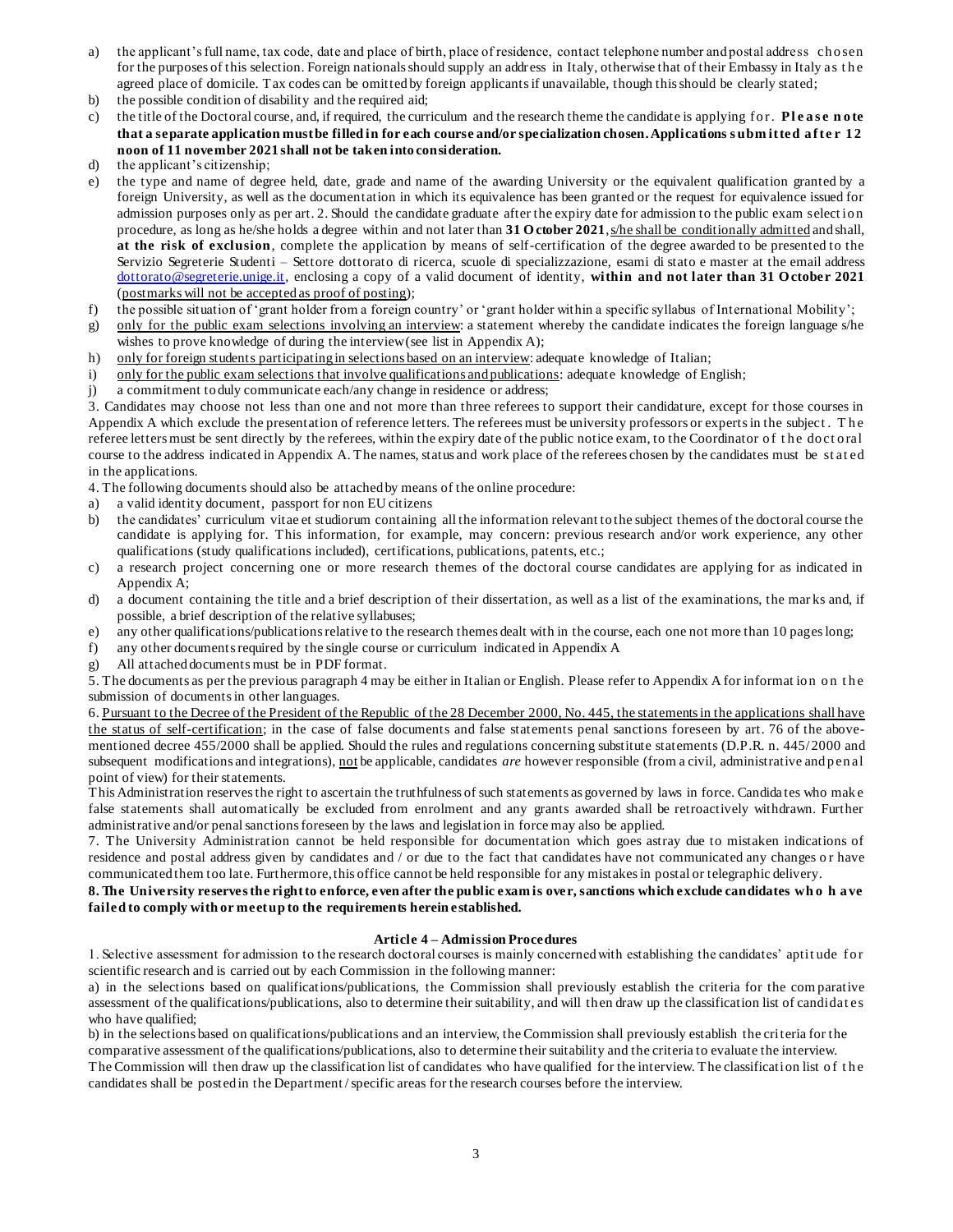The interview will include the illustration of the research activities the candidate is interested in, also on the basis of p revious activities stated in his/her *curriculum vitae et studiorum*, without prejudice to any different instructions described in Appendix A. The pass mark for the oral test is at least 40/60.

During the interview the candidate shall also prove his/her proficiency in a foreign language.

In the event of a protracted health emergency, or whatever the examining commission decides, the interview will take place electronically.

2. Whatever the type of public exam, should candidates obtain equal marks, grants shall be awarded on the basis of their inco me, as per the Decree of the President of the Council of Ministers 9 April 2001, whereas, for places without a grant, priority shall be given to the youngest candidate.

3. In order to sit the exams, candidates shall be asked to exhibit a valid identity documen t.

# **Article 5 – Examining Commissions and their Functions**

1. The Chancellor, heard the Teaching Board, appoints, by means of a decree, the commissions charged with the task of carrying out the selective assessment of the candidates. The commissions are made up of at least 3 university professors for each course; they may be integrated by not more than 2 experts, who may also be foreign nationals, from public and private research institutions and structures.

2. Each examining commission shall establish the assessment criteria before viewing the applications and documentation submitted by the candidates.

3. At the end of each selection interviewing session the examining commission shall draw up a list of the names of the candidates examined and their respective marks. The list, after having been undersigned both by the President and the Secretary of the commission, shall be posted the same day on the department notice-board, or that of another faculty, where the exam took place.

4. Once the public exam tests have all been completed, the commission shall draw up the general list of successful candidates based on the sum of the marks achieved by each candidate in the single tests.

5. The final lists shall be announced on **15 december 2021**, and will appear solely on:

- the noticeboard of the relevant research Departments/facilities for the research courses;

- the noticeboard of the University;

- on the Internet addres[s https://unige.it/usg/it/dottorati-di-ricerca](https://unige.it/usg/it/dottorati-di-ricerca)

#### **No information whatsoever shall be posted to candidates' domicile.**

#### **Article 6 – Admission to the Courses**

1. Candidates are admitted to the courses according to the order in which they appear on the final list until all available p laces h av e been assigned.

2. Candidates successfully positioned in the final list for a place in more than one doctoral course or curriculum **shall choose** only one o f them, under penalty of expiration, according to the terms indicated in article 8.

3. Research grant holders adequately positioned on the final classification list shall be admitted to the courses without being entit led t o a grant. They shall nevertheless maintain their research grant.

4. State employees admitted to the doctoral courses during the regular length of time of the course benefit from the leave provided fo r by collective bargaining or, for civil servants, special leave of absence for study purposes, compatibly with the needs of the a dministration they belong to, according to art. 2 of Law No. 476 of 13 August 1984, and subsequent modifications, with or without allowance and excluding an explicit waiver, only if they have enrolled for the first time in a doctoral course, whatever the specific field.

5. Those enrolled in a medical specialization course in the University of Genoa may be admitted, if they win the public exam, to jointly attend the doctoral course in the same University only if it is the last year of the school of specialization and on conditio n that joint attendance is compatible with the activities and commitment requested by the school, and prior to permission granted by the board o f t h e actual school. During the year of joint attendance the resident / post-graduate student may not receive the doctoral grant.

6. Winners must comply – in addition to the general provisions established by the University Regulations for the research doctorate – with the rules indicated disciplinare di attuazione pon "ricerca e innovazione" 2014-2020 azioni iv.4 "dottorati e contratti di ricerca su tematiche dell'innovazione" e azione iv.5 "dottorati su tematiche green".

To this end, upon enrolment in the PhD course, the recipients must, by signing a formal declaration of scholarship acceptance:

a) to formally undertake to carry out the planned research periods (minimum 6 months maximum 12 months) in companies in It aly or abroad indicated by the PhD course, and certifying to be aware that failure to carry out the minimum planned research period in companies will result in the total revocation of the scholarship;

b) to certify to be aware that the modification of the project objectives and expected results (where it has not been expressly authorized by the MUR) will result in the revocation of the scholarship and the total return of any amounts already paid;

c) to be aware that any negative judgment of the Academic Board and the consequent non -admission to the following year of the doctoral path will result in the revocation of the sums already paid for the current year; failure to achieve the title will result in the revocation of the amounts already paid for the last year of the course;

d) to certify, at the moment, not to benefit from other scholarships awarded for any reason and commit himself/herself for th e entire duration of the grant not to have other scholarships awarded for any reason whatsoever exept those permitted by law.

The University of Genoa will provide for the recovery of sums paid and not due in case of non -compliance with the obligations.

# **Article 7 – Grants**

1. Grants are assigned according to the order of the final classification list.

2. Candidates who have been assigned the right to a grant may, in relation to the number and type of grants available, choose one among the various grants according to the order of the final classification list.

3. In the case of equal grades, the evaluation of candidates' incomes prevails for the assignation of grants, as per D.P.C.M. 9 April 2001*.*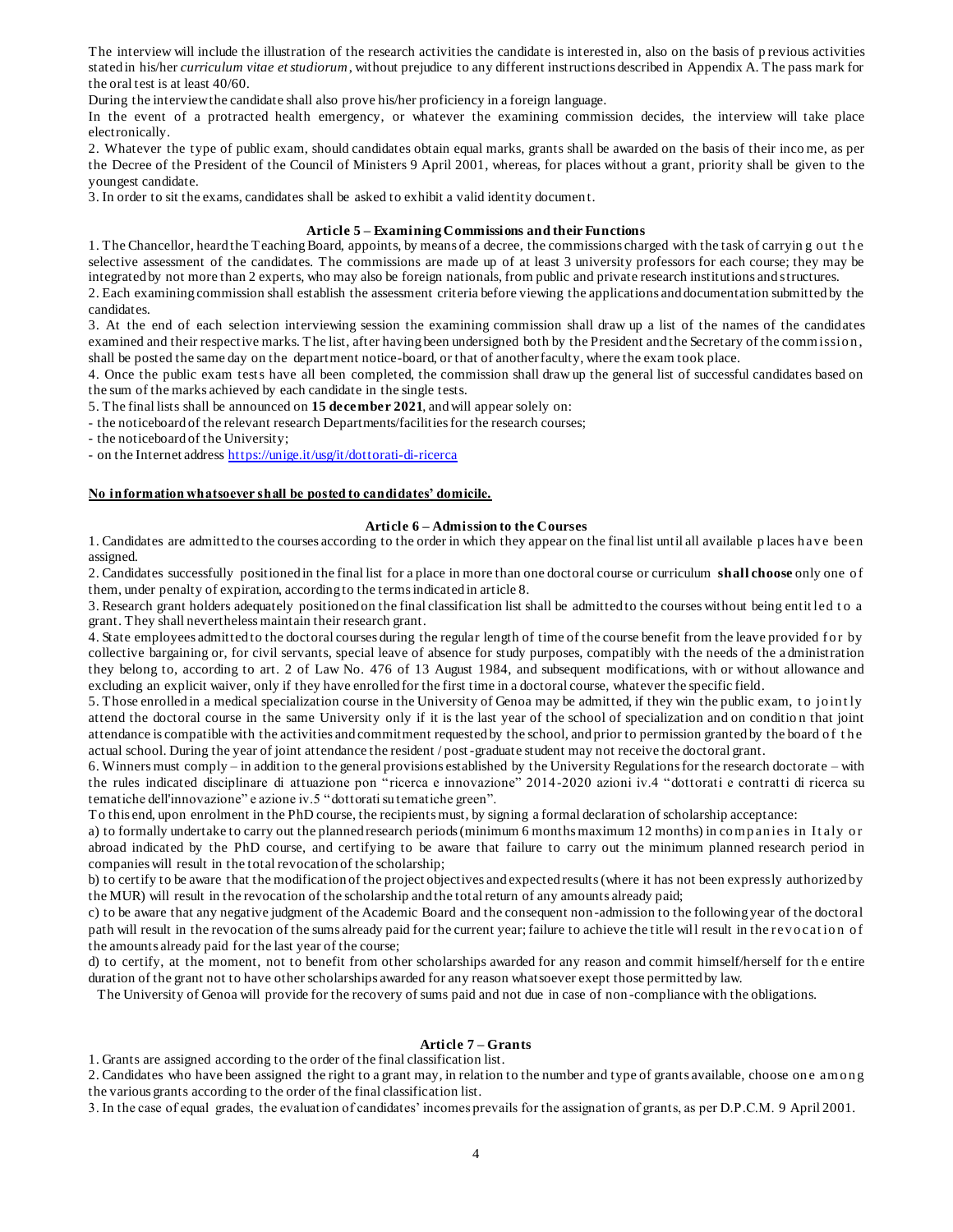4. Candidates who have already been awarded a grant for a doctoral course, can not benefit from it twice.

5. The simultaneous use of other study grants is not allowed, except for those awarded by national or foreign institutions wh ich integrat e student research activities or training by means of trips abroad.

6. The monthly gross amount including social security expenses to be paid by the recipient of each grant is indicated **Appendix A**.

7. The doctoral grant is paid in monthly postponed instalments, lasts one year and is renewed following the positive evaluation of the Teaching Board showing that the candidate carried out the required research activities in a regular and fruitful way during the previous year.

8. The amount of the doctoral grant may be increased by up to 50% for an overall period up to 18 months, in case of a study period abroad authorized by the Teaching Board.

9. From the first year onward, all PhD students with a PhD scholarship are entitled to a budget for research activities in It aly or abroad, for an amount that is equal, at least, to 10% of the grant. If the student does not complete successfully the programme of activities provided from year to year of the course, or forfeits it, the amount not used is available to the University for the same pur poses.

10. The grants of the doctoral research courses are subject to the payment of INPS (National Social Insurance Agency) contribut io n s fo r separate management according to Law No. 335 of 8 August 1995, art. 2, paragraph 26, and subsequent modifications, two thirds are charged to the administration and one third to the grant holder. Graduate students benefit from all the associated rights and protection. 11. The grant of the doctoral research courses is exempt from local taxes and income tax (IRPEF).

Study grants enjoy fiscal concessions referred to in art. 4 of Law No. 476 of 13 August 1984.

# **Article 8 – Schedule and contents of the application**

1. Candidates who have been admitted to the doctoral courses shall submit their enrolment applications by means of the relevant online procedure (https://servizionline.unige.it/studenti/post-laurea/confermaPL), according to the following deadlines:

| Within 15 december                                                                                          | publication of final lists                                                            |
|-------------------------------------------------------------------------------------------------------------|---------------------------------------------------------------------------------------|
| 16 december                                                                                                 | opening of enrolments for candidates who have been assigned a grant                   |
| 20 december                                                                                                 | last enrolment date for candidates who have been assigned a grant                     |
| 21 december                                                                                                 | publication of the list of names for places with remaining grants on the website      |
|                                                                                                             | https://unige.it/usg/it/dottorati-di-ricerca                                          |
| 27 december                                                                                                 | last date for the enrolment of candidates who have been assigned a grant according to |
|                                                                                                             | the publication of 21.12.2021                                                         |
| The timing of any other repechages for places with and without grants will be published on the website page |                                                                                       |

https://unige.it/usg/it/dottorati-di-ric

The above mentioned dates are binding under penalty of expiration and postmarks shall not be deemed acceptable as proof of **posting.**

If applications are not sent in within those dates, it will be considered as a withdrawal from the PhD course, with or with out a **grant.** 

# **Even candidates who have not yet graduated must respect the aforementioned deadlines, besides having to send the required selfcertification by the 31.10.2021.**

# **Article 9 – Withdrawals and Prohibitions**

1. Enrolment on another course which assigns an academic qualification, even from other Universities, is not allowed, except for medical specialization courses, according to the instructions in art. 6, paragraph 5.

2. Doctoral students with grants who drop out of the course during the year have the right to keep the portion of the grant which corresponds to the period of activity, if and only if the Teaching Board states that the students' activities up to that mome nt were regular and fruitful.

3. Candidates who are found to have made false statements shall be excluded from the course. Criminal punitive measures for the issuin g of false documentation and untruthful statements may also be applied.

# **Article 10 – Access and Attendance Fees**

1. All graduate students must pay the following amounts:

- a) a tax stamp of  $\epsilon$  16,00 (to be carried out exclusively by means of the on-line services at the following address: <https://servizionline.unige.it/studenti/unigepay20/>)
- b) the regional right-to-education tax as per Regional Law  $27.06.2012$ , No 22, when enrolling. The amount of university contributions for the University of Genova is established by the Regione Liguria on the basis of a regional law of 27 June 2012 n. 22.
- c) If payments are not carried out according to the above-mentioned terms, interest shall be paid on arrears.

# **Article 11 – O rganisation of the Courses**

1. The PhD courses start officially on 1st of January 2022, they last three years, ending on 31 december 2024.

2. Admission to the doctoral course involves an exclusive and full time commitment, apart from the possibility of a specific discip lin e in relation to what is foreseen in art. 6 paragraph 4.

3. With the approval of the Teaching Board, doctoral students may take part in research activit ies carried out by the University p ro v ided they are in line with their academic studies.

4. Regardless of the subject theme chosen by the candidate as per the aforementioned art. 3, paragraph 4. letter c), during the course the doctoral student shall carry out the research assigned to him/her by the Teaching Board.

5. Doctoral students, as an integral part of their educational process may, subject to the Teaching Board's permission and without any increase to the grant, undertake support teaching in degree courses and II level degree courses, as well as supplementary teaching, as long